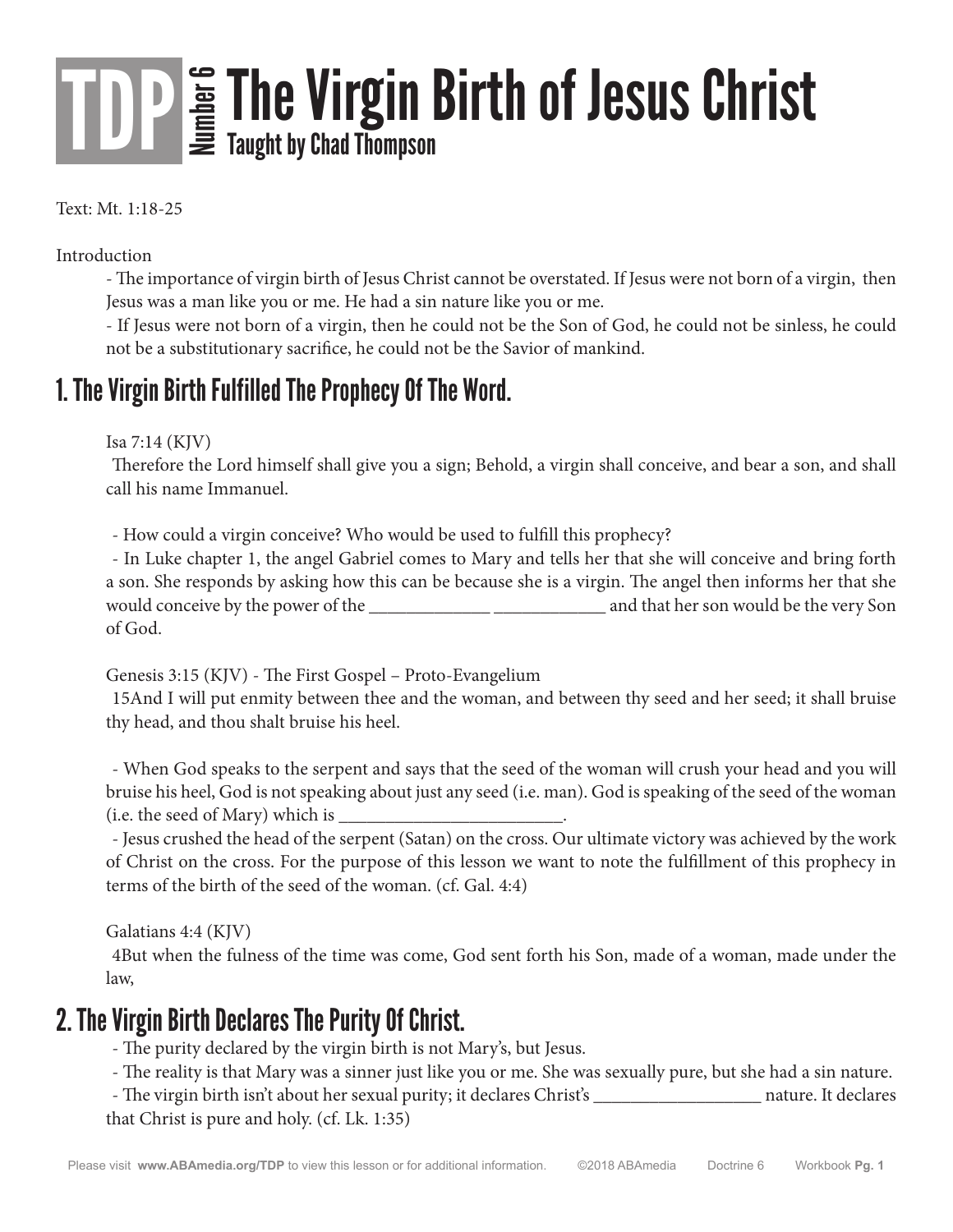# THE Virgin Birth of Jesus Christ

- If Jesus were not born of a virgin, then he had an earthly father. If he had an earthly father, he had a sin nature just like you and me. (cf. Rom. 5:12)

- When Adam sinned, he became a sinner. He acquired a sin nature. By procreation, his sin nature was passed on to his \_\_\_\_\_\_\_\_\_\_\_\_\_\_\_\_\_\_\_\_\_\_\_\_.

- The reason Jesus has no sin nature is because he is not under the headship of Adam. He doesn't have a sin nature passed to him from an earthly father.

- Mary was not a surrogate mother. God didn't simply place an embryo in her for her to carry and give birth to a child of which she was not actually the mother.

- Mary contributed 26 chromosomes to Jesus, and God the Father in a miraculous creative event contributed the other 26 chromosomes to bring forth an embryo in the womb of Mary.

- No one can explain the part that God played in this reproductive act, and naturally so, because it was a miracle. It is inexplicable, unexplainable, but by faith it is believable.

- The angel speaking to Joseph concerning her shocking pregnancy informed him of the fact that "that which is conceived in her is of the Holy Ghost." (Mt. 1:20)

- Jesus' virgin birth declares his purity. Paul said in 2 Cor. 5:21 that God made Jesus, the one who knew no sin, to be sin for us so that we might be made righteous. The author of Hebrews teaches us that we have a High Priest in Jesus Christ that was tempted in every way like you and me but was without sin. (Heb. 4:15) - Peter declares in his epistle that Jesus "did no sin, neither was guile found in his mouth." (1 Pet. 2:22)

- These passages show that what the virgin birth declares (i.e. Jesus' purity) is a reality.

### 3. The Virgin Birth Reveals The Purposes Of God.

1) Revelation.

1] To reveal \_\_\_\_\_\_\_\_\_\_\_\_\_\_\_\_\_\_\_\_\_\_\_ to man. (John 1:18, 14:9, Heb. 1:1-2)

- Jesus is the full revelation of God to man.

2] To reveal the need of  $\overline{\phantom{a}}$ 

-The virgin birth shows that humanity needs redeeming that it can't bring about for itself. The fact that the human race couldn't produce its own redeemer implies that its sin and guilt are profound and that its savior must come from outside (i.e. outside of human resources, thinking, strength, work, etc.).

2) Salvation. (1 John 4:14) - The virgin birth reveals God purpose to save man from his sin. - In the nick of time God sent forth His Son to \_\_\_\_\_\_\_\_\_\_\_\_\_\_\_\_\_\_\_\_\_\_\_\_\_\_\_ us. (cf. Gal. 4:4)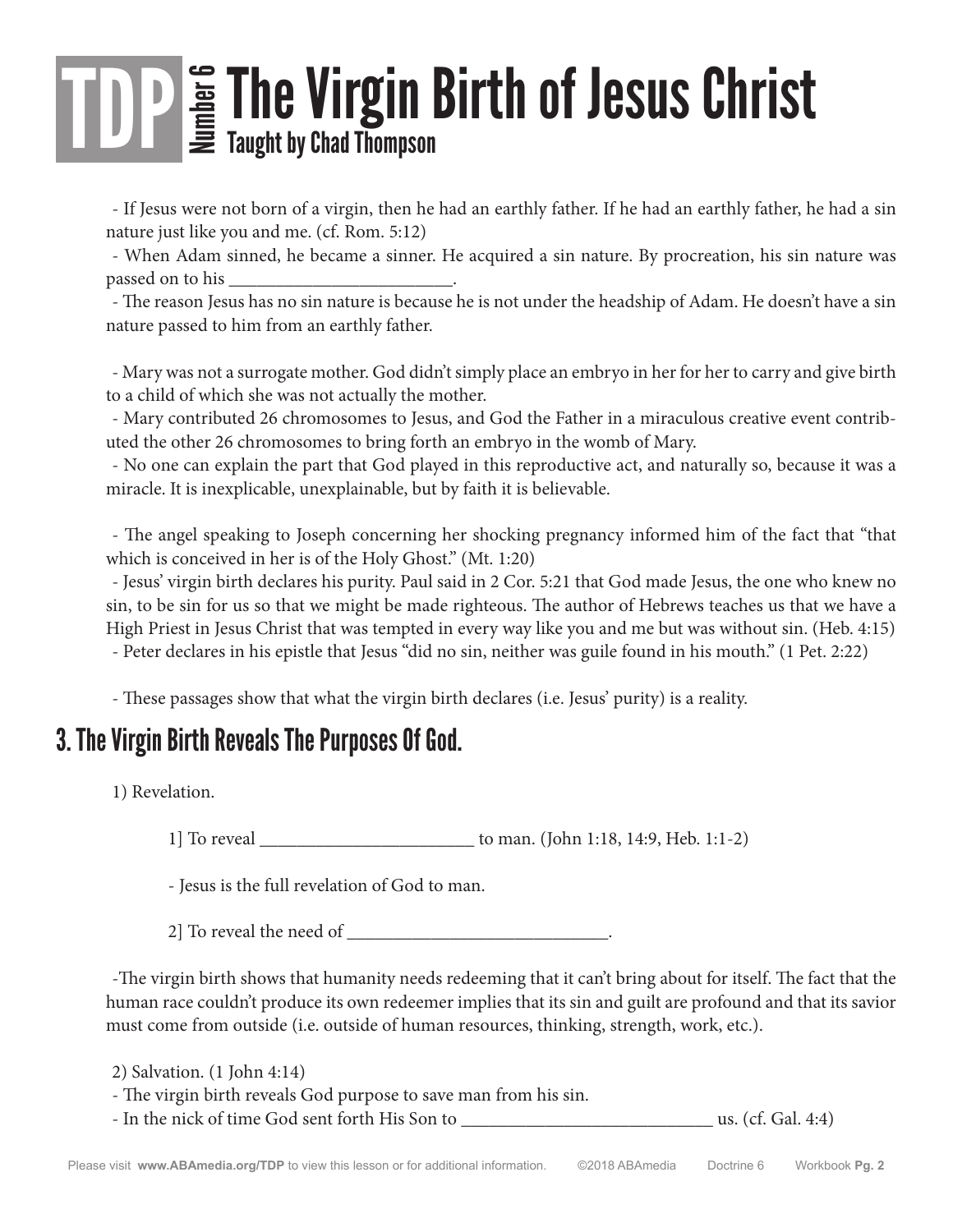# The Virgin Birth of Jesus Christ

- The virgin birth is absolutely necessary to our salvation.

1] Relation. (Heb. 2:14-17)

 - If Jesus did not have a human nature, then he could not rightly be our Great High Priest and Redeemer.

 2] Substitution. (cf. Rom. 5:12) - If Christ were not born of a virgin, then He would have had the same \_\_\_\_\_\_\_\_\_\_\_\_\_\_\_\_\_\_\_\_\_ (sinful) nature that all of us possess.

3] Propitiation. (1 John 4:10)

 - If Jesus had a sin nature, then He would \_\_\_\_\_\_\_\_\_\_\_\_\_\_\_ be the spotless, pure Lamb of God that could take away the sin of the world.

- In the final analysis, if Jesus were not born of a virgin, then we couldn't be save

3)

- One of the things the virgin birth does is highlight the supernatural. On one end of Jesus' life lies his supernatural conception and birth; on the other, his supernatural resurrection and his ascension to God's right hand. Jesus' authenticity was attested to by the supernatural working of his Father. Jesus is who he says he is and the supernatural proves it.

#### Mark Driscoll:

*If the virgin birth of Jesus is untrue, then the story of Jesus changes greatly; we would have a sexually promiscuous young woman lying about God's miraculous hand in the birth of her son, raising that son to declare he was God, and then joining his religion. But if Mary is nothing more than a sinful con artist then neither she nor her son Jesus should be trusted.* 

4) Destruction. - To destroy the works of Satan. (1 John 3:8)

1] Death. (Heb. 2:14)

2] \_\_\_\_\_\_\_\_\_\_\_\_\_\_\_\_\_\_\_\_\_\_. (Col. 2:13)

3] Captivity. (Eph. 4:8)

 $4]$  \_\_\_\_\_\_\_\_\_\_\_\_\_\_\_\_\_\_\_\_\_\_. (Col. 1:13)